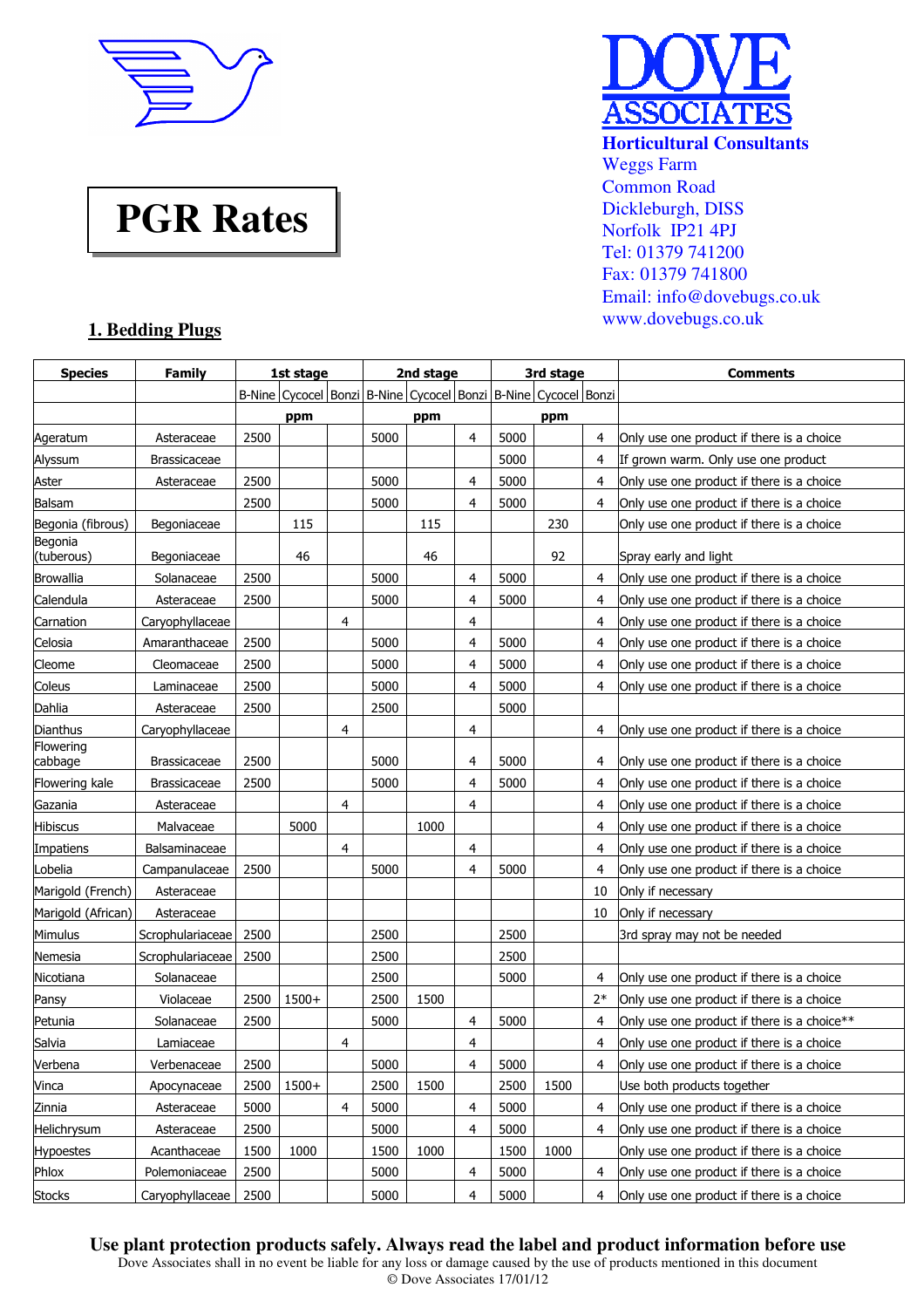$**$  = skip spray on red petunia at 1st stage

\*\*\* = Some colours do not need any treatment

## **2. Bedding Plants**

| <b>Species</b>                | <b>Family</b>       | <b>Product</b> | <b>Type of</b><br>application | Rate<br>(ppm)      |
|-------------------------------|---------------------|----------------|-------------------------------|--------------------|
|                               |                     | <b>B-Nine</b>  | Spray                         | 2500-5000          |
| Ageratum                      | Asteraceae          | Bonzi          | Spray                         | 15-45              |
|                               |                     | Cycocel        | Spray                         | 800-1500           |
| Alyssum                       | <b>Brassicaceae</b> | Bonzi          | Spray                         | 40-60              |
| Monarda                       | Lamiaceae           | Bonzi          | Spray                         | 60-90              |
|                               |                     | Bonzi          | Drench                        | $1 - 4$            |
| Begonia                       | Begoniaceae         | <b>B-Nine</b>  | Spray                         | 2500-5000          |
|                               |                     | Cycocel        | Spray                         | 800-1500           |
| Calendula                     | Asteraceae          | <b>B-Nine</b>  | Spray                         | 2500-5000          |
|                               |                     | <b>B-Nine</b>  | Spray                         | 2500-5000          |
| Celosia                       | Amaranthaceae       | Bonzi          | Spray                         | 15-45              |
|                               |                     | Cycocel        | Spray                         | 800-1500           |
| Centaurea                     | Asteraceae          | <b>B-Nine</b>  | Spray                         | 2500-5000          |
| Cleome                        | Capparaceae         | Cycocel        | Spray                         | 800-1500           |
|                               |                     | <b>B-Nine</b>  | Spray                         | 2500-5000          |
| Solenostemon (Coleus)         | Lamiaceae           | Bonzi          | Spray                         | 15-30              |
|                               |                     | Cycocel        | Spray                         | 800-1500           |
| Columbine                     | Ranunculaceae       | Cycocel        | Spray                         | 800-1500           |
| Cosmos                        | Asteraceae          | <b>B-Nine</b>  | Spray                         | 2500-5000          |
|                               |                     | <b>B-Nine</b>  | Spray                         | 2500-5000          |
| Dahlia                        | Asteraceae          | Bonzi          | Spray                         | 15-45              |
|                               |                     | Cycocel        | Spray                         | 800-1500           |
| Delphinium                    | Ranunculaceae       | <b>B-Nine</b>  | Spray                         | 2500-5000          |
|                               |                     | Bonzi          | Spray                         | 30-60              |
|                               |                     | <b>B-Nine</b>  | Spray                         | 2500-5000          |
| Dianthus                      | Caryophyllaceae     | Bonzi          | Spray                         | $20 - 60$          |
|                               |                     | Cycocel        | Spray                         | 800-1500           |
| Geranium (seeded)             | Geraniaceae         | Bonzi          | Spray                         | $10 - 30*$         |
|                               |                     | Cycocel        | Spray                         | 800-1500**         |
| Geranium (vegetatively        |                     | Bonzi          | Spray                         | $10 - 30*$         |
| propagated)                   | Geraniaceae         | Cycocel        | Spray                         | $800 -$<br>1500*** |
| Gerbera                       | Asteraceae          | <b>B-Nine</b>  | Spray                         | 2500-5000          |
| <b>Hypoestes</b>              | Acanthaceae         | Cycocel        | Spray                         | 800-1500           |
|                               |                     | Bonzi          | Spray                         | 10-45              |
| Impatiens (seeded)            | Balsaminaceae       | Bonzi          | Spray                         | 20-60****          |
| Ornamental peppers (Capsicum) | Solanaceae          | Cycocel        | Spray                         | 800-1500           |
| Marigold (both types)         | Asteraceae          | <b>B-Nine</b>  | Spray                         | 2500-5000          |
| Marigold (both types)         | Asteraceae          | Cycocel        | Spray                         | 800-1500           |
| Marigold (African)            | Asteraceae          | Bonzi          | Spray                         | $30 - 60$          |
| Marigold (French)             | Asteraceae          | Bonzi          | Spray                         | 15-30              |
| Nasturtium                    | Brassicaceae        | Cycocel        | Spray                         | 800-1500           |
| Pansy                         | Violaceae           | Bonzi          | <b>Spray</b>                  | $5 - 15$           |

**Use plant protection products safely. Always read the label and product information before use**  Dove Associates shall in no event be liable for any loss or damage caused by the use of products mentioned in this document © Dove Associates 17/01/12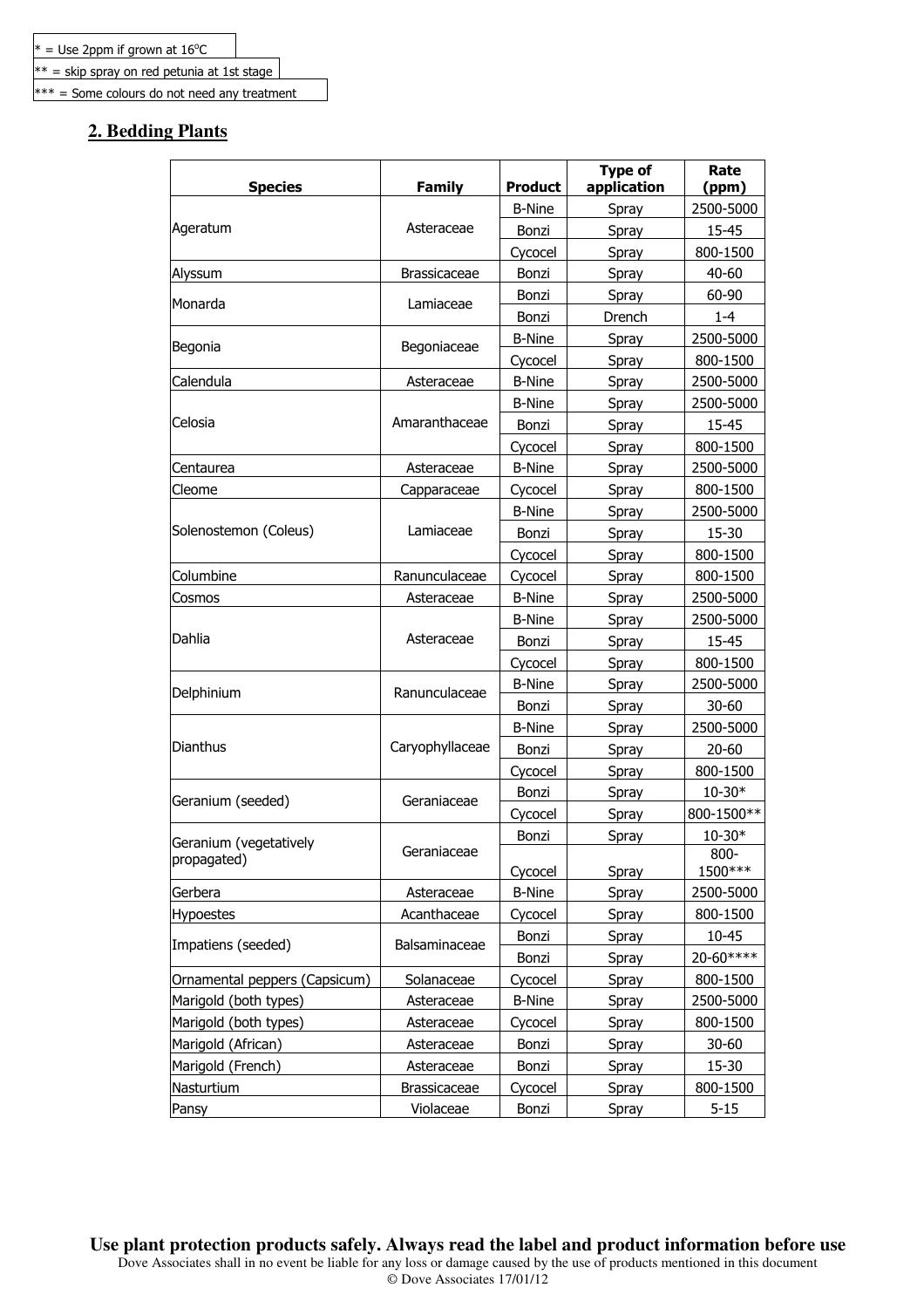| <b>Species</b>                                                                                                  | <b>Family</b>    | <b>Product</b> | <b>Type of</b><br>application | Rate<br>(ppm) |  |  |
|-----------------------------------------------------------------------------------------------------------------|------------------|----------------|-------------------------------|---------------|--|--|
| Pentas                                                                                                          | Rubiaceae        | Cycocel        | Spray                         | 800-1500      |  |  |
|                                                                                                                 |                  | <b>B-Nine</b>  | Spray                         | 2500-5000     |  |  |
| Petunia                                                                                                         | Solanaceae       | Bonzi          | Spray                         | 15-45         |  |  |
|                                                                                                                 |                  | Bonzi          | Spray                         | 20-60****     |  |  |
|                                                                                                                 |                  | <b>B-Nine</b>  | Spray                         | 2500-5000     |  |  |
| Salvia                                                                                                          | Lamiaceae        | Bonzi          | Spray                         | $20 - 60$     |  |  |
|                                                                                                                 |                  | Bonzi          | Spray                         | $20 - 60$     |  |  |
|                                                                                                                 |                  | Cycocel        | Spray                         | 800-1500      |  |  |
| Sedum                                                                                                           | Crassulaceae     | Cycocel        | Spray                         | 800-1500      |  |  |
| lAntirrhinum                                                                                                    | Scrophulariaceae | Bonzi          | Spray                         | $30 - 90$     |  |  |
| Veronica                                                                                                        | Scrophulariaceae | Bonzi          | Spray                         | $20 - 40$     |  |  |
| Sunflower (Helianthus spp.)                                                                                     | Asteraceae       | Cycocel        | Spray                         | 800-1500      |  |  |
|                                                                                                                 |                  | <b>B-Nine</b>  | Spray                         | 2500-5000     |  |  |
| Verbena                                                                                                         | Verbenaceae      | Bonzi          | Spray                         | 15-30         |  |  |
|                                                                                                                 |                  | Cycocel        | Spray                         | 800-1500      |  |  |
| Vinca                                                                                                           | Apocynaceae      | <b>B-Nine</b>  | Spray                         | 2500-5000     |  |  |
|                                                                                                                 |                  | Cycocel        | Spray                         | 800-1500      |  |  |
|                                                                                                                 |                  | <b>B-Nine</b>  | Spray                         | 2500-5000     |  |  |
| Zinnia                                                                                                          | Asteraceae       | Bonzi          | Spray                         | 15-45         |  |  |
|                                                                                                                 |                  | Cycocel        | Spray                         | 800-1500      |  |  |
|                                                                                                                 |                  |                |                               |               |  |  |
| $*$ = Very sensitive to Bonzi. Early application may cause stunting. Apply as flower stems start to<br>stretch. |                  |                |                               |               |  |  |
| $**$ = Can also induce flowering. Apply after stems start to elongate several times.                            |                  |                |                               |               |  |  |
| To promote early flowering, apply 1500ppm                                                                       |                  |                |                               |               |  |  |
| $\ast\ast\ast$ = Multiple applications may be requires. Apply after stems start to elongate.                    |                  |                |                               |               |  |  |
| $***$ = On compost surface<br>(may delay flowering)                                                             |                  |                |                               |               |  |  |

B-Nine Excessive stem elongation can be prevented at 1-1.5inches of growth Repeat applications if more stretching occurs

## **3. Bulbs**

| <b>Species</b>          | <b>Bonzi</b>                 | ppm equivalent |
|-------------------------|------------------------------|----------------|
|                         |                              |                |
| Amaryllis               | 25mg/pot drench              | 200            |
| Asiatic hybrid lillies  | preplant soak for 1 minute   | $25 - 75$      |
| Caladium                | 0.25 to 2.0mg/pot drench     | $2 - 16$       |
| Dahlia                  | 1-4mg drench                 |                |
| Freesia                 | preplant soak for 60 minutes | 100-300        |
| LA-hybrid lillies       | preplant soak for 1 minute   | 50-200         |
| Oriental hybrid lillies | preplant soak for 1 minute   | 100-300        |
| Tulip                   | 0.5 to 2.0 mg/pot drench     | $4 - 16$       |
| Zantedeschia            | 1-4 mg/pot drench            | 10-30          |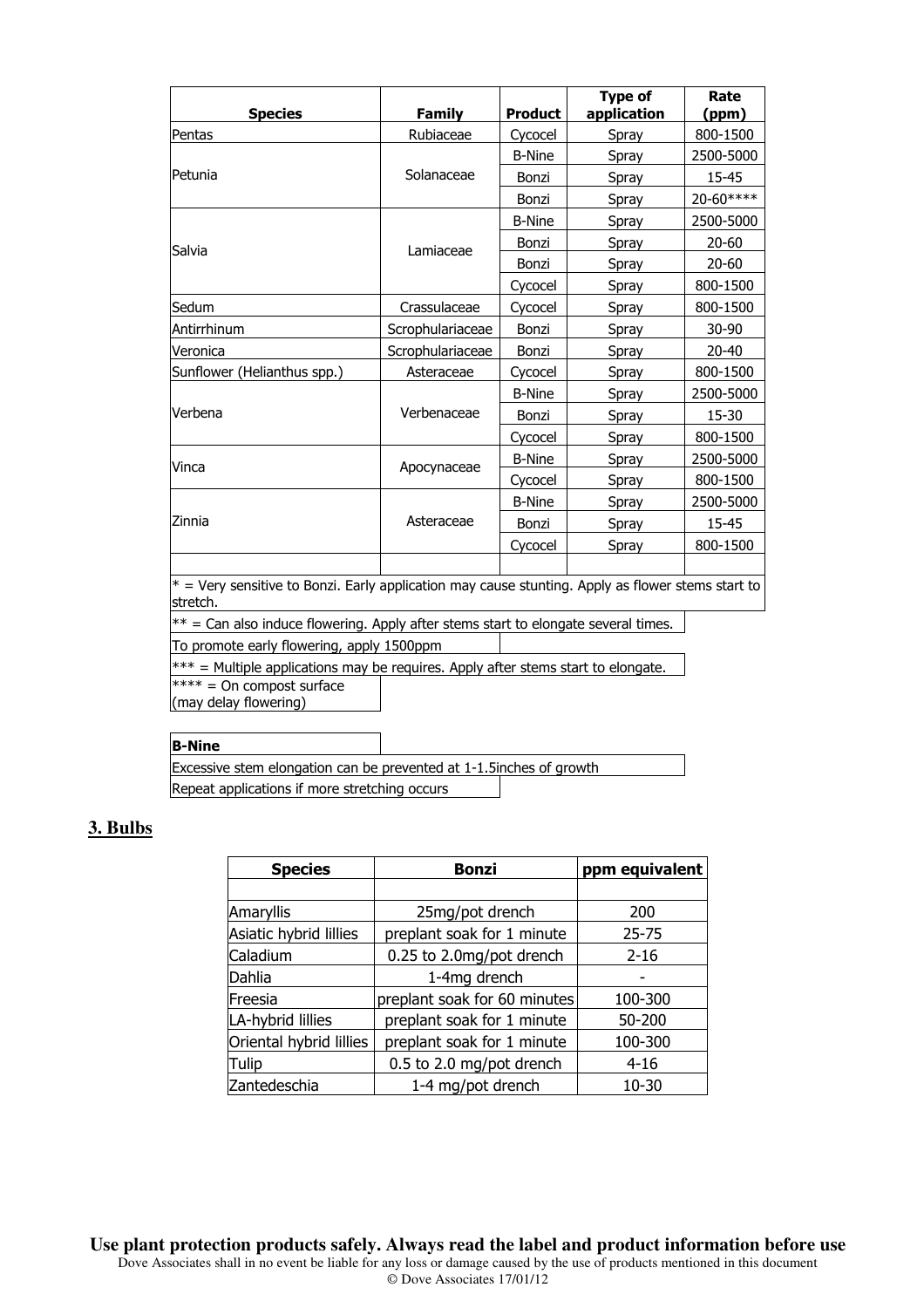# **4. Autumn Bedding**

| <b>Species</b>                          | <b>B-Nine Cycocel</b> |      | Bonzi               | <b>Comments</b>                                                                                           |
|-----------------------------------------|-----------------------|------|---------------------|-----------------------------------------------------------------------------------------------------------|
|                                         | ppm                   |      |                     |                                                                                                           |
| Garden Asters                           | 2500-5000             |      |                     | 1 to 2 applications as needed                                                                             |
| Garden Chrysanths                       | 2500                  |      |                     | 1st application 2 weeks after pinching. If plants stretch, keep applying every two weeks.                 |
|                                         |                       |      |                     | Discontinue applications after buds appear to avoid flower delay                                          |
| Ornamental cabbage and kale   2500-5000 |                       |      |                     | 1 to 2 applications as needed. Higher rate for feathered varieties and lower rate for curly<br>varieties. |
|                                         |                       |      | 2-4mg/pot<br>drench | application                                                                                               |
| Ornamental peppers                      |                       |      | $10 - 20$           | application. Use lower rates for less vigorours varieties. Apply 2 weeks after pinch                      |
| Ornamental vegetables                   | 2500                  |      |                     | application for less vigorous varieties and 2 for more robust varieties                                   |
| Pansy                                   | 2500-5000             |      |                     |                                                                                                           |
|                                         | 2500                  | 1500 |                     | B-Nine+Cycocel tank mix                                                                                   |
|                                         |                       |      | $5 - 20$            |                                                                                                           |

# **5. Foliage Plants**

|                        | <b>Family</b> |                | <b>Method of</b> |                            | Degree of |
|------------------------|---------------|----------------|------------------|----------------------------|-----------|
| <b>Plant name</b>      |               | <b>Product</b> | application      | Rate (ppm)                 | response  |
|                        | Araceae       | <b>B-Nine</b>  | Spray            | 1000-10,000                | None      |
| Aglaonema modestum     |               | Cycocel        | Spray            | 500-3000                   | None      |
|                        |               | Cycocel        | Drench           | 500-3000                   | None      |
| Alternanthera amoena   | Amaranthaceae | <b>B-Nine</b>  | Spray            | 945 $mg/ft^2$              | Moderate  |
|                        | Acanthaceae   | <b>B-Nine</b>  | Spray            | 1000-10,000                | None      |
| Aphelandra squarrosa   |               | Cycocel        | Spray            | 500-3000                   | None      |
|                        |               | Cycocel        | Drench           | 500-3000                   | None      |
| Ardisia crispa         | Mysinaceae    | <b>B-Nine</b>  | Spray            | 10,000                     | Slight    |
|                        |               | Cycocel        | Spray            | 3000                       | None      |
|                        | Vitaceae      | <b>B-Nine</b>  | Spray            | 1000-10,000                | None      |
|                        |               | Bonzi          | Spray            | 62.5-125                   | Slight    |
| Cissus rhombifolia     |               |                |                  | 0.75-4mg/six inch          |           |
|                        |               | Bonzi          | Drench           | pot                        | Slight    |
|                        |               | Cycocel        | Spray            | 500-3000                   | None      |
|                        |               | Cycocel        | Drench           | 500-3000                   | None      |
|                        | Euphorbiaceae | Bonzi          | Spray            | <b>Dec-75</b>              | High      |
| Codiaeum variegatum    |               | Bonzi          | Drench           | 0.05-0.4mg/6.5 inch<br>pot | High      |
|                        |               | Bonzi          | Drench           | 0.5mg/six inch pot         | Moderate  |
|                        | Commelinaceae | <b>B-Nine</b>  | Spray            | 10,000                     | Moderate  |
| Cyanotis kewensis      |               | Cycocel        | Spray            | 3000                       | High      |
|                        | Araceae       | <b>B-Nine</b>  | Spray            | 1000-10,000                | None      |
|                        |               | Bonzi          | Drench           | 0.5mg/six inch pot         | Moderate  |
|                        |               |                |                  | 0.06-0.25mg/six            |           |
| Dieffenbachia maculata |               | Bonzi          | Drench           | inch pot                   | Moderate  |
|                        |               | Cycocel        | Spray            | 500-3000                   | None      |
|                        |               | Cycocel        | Drench           | 500-3000                   | None      |
| Dracaena marginata     | Dracaenaceae  | Bonzi          | Drench           | 0.5mg/six inch pot         | Slight    |
|                        | Araceae       | <b>B-Nine</b>  | Spray            | 1000-10,000                | None      |
|                        |               | <b>B-Nine</b>  | Spray            | 10,000                     | High      |
|                        |               | <b>B-Nine</b>  | Spray            | 945 $mg/ft^2$              | Slight    |
| Epipremnum aureum      |               | Bonzi          | Drench           | 0.5mg/six inch pot         | Slight    |
|                        |               | Cycocel        | Spray            | 3000                       | Slight    |
|                        |               | Cycocel        | Spray            | 500-3000                   | None      |
|                        |               | Cycocel        | Drench           | 500-3000                   | None      |

**Use plant protection products safely. Always read the label and product information before use**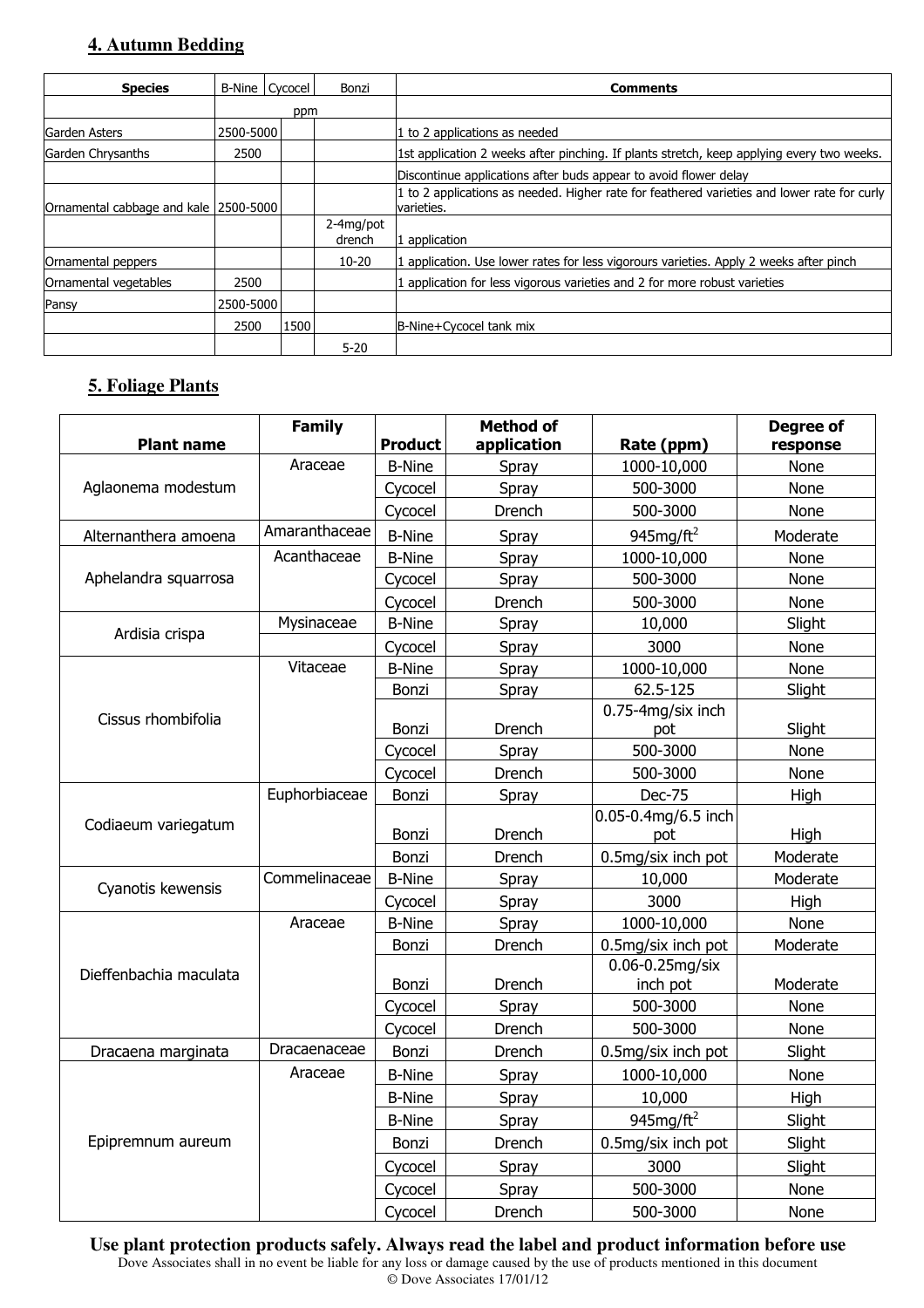| Ficus elastica           | Moraceae       | Bonzi         | Spray  | 62.5-125                    | Slight   |
|--------------------------|----------------|---------------|--------|-----------------------------|----------|
|                          |                | Bonzi         | Drench | 0.75-4.0mg/six inch pot     | Slight   |
|                          |                | Bonzi         | Spray  | 10-200                      | Moderate |
| Ficus lyrata             |                | Bonzi         | Drench | 0.75-4.0mg/six inch pot     | High     |
|                          |                | <b>B-Nine</b> | Spray  | 1000-10,000                 | None     |
| Ficus retusa             |                | Cycocel       | Spray  | 500-3000                    | None     |
|                          |                | Cycocel       | Drench | 500-3000                    | None     |
|                          | Asclepiadaceae | Bonzi         | Spray  | 62.5-125                    | Slight   |
| Hoya carnosa             |                | Bonzi         | Drench | 0.75-4.0mg/six inch pot     | Slight   |
| Nephrolepsis exaltata    | Oleandraceae   | Bonzi         | Drench | 0.5mg/six inch pot          | None     |
| Peperomia crassifolia    | Piperaceae     | Cycocel       | Drench | 0.5-2.0mg/six inch pot      | None     |
| Peperomia metallica      |                | Cycocel       | Drench | 0.5-2.0mg/six inch pot      | Slight   |
|                          |                | <b>B-Nine</b> | Spray  | 1000-10,000                 | None     |
|                          |                | Bonzi         | Drench | 0.5mg/six inch pot          | Moderate |
| Peperomia obtusifolia    |                | Bonzi         | Drench | 0.06-0.25mg/six inch pot    | Moderate |
|                          |                | Cycocel       | Spray  | 500-3000                    | None     |
|                          |                | Cycocel       | Drench | 500-3000                    | None     |
|                          | Araceae        | <b>B-Nine</b> | Spray  | 10,000                      | Slight   |
|                          |                | <b>B-Nine</b> | Spray  | 10,000                      | Moderate |
|                          |                | <b>B-Nine</b> | Spray  | 1000-10,000                 | None     |
| Philodendron scandens    |                | Bonzi         | Drench | 0.06-0.25mg/six inch pot    | None     |
| oxycardium               |                | Cycocel       | Spray  | 500-3000                    | None     |
|                          |                | Cycocel       | Drench | 500-3000                    | None     |
|                          |                | Cycocel       | Spray  | 3000                        | Slight   |
|                          |                | Cycocel       | Spray  | 3000                        | Slight   |
| Pilea serpyllacea        | Urticaceae     | Cycocel       | Drench | 0.5-2.0mg/six inch pot      | Moderate |
| Plectranthus australis   | Lamiaceae      | Bonzi         | Drench | 0.2-1.0mg/six inch pot      | High     |
| Plectranthus nummularius |                | Bonzi         | Drench | 0.5mg/six inch pot          | High     |
| Saxifraga stolonifera    | Saxifragaceae  | Bonzi         | Drench | 0.5mg/six inch pot          | Moderate |
|                          | Araliaceae     | <b>B-Nine</b> | Spray  | 10,000                      | None     |
|                          |                | <b>B-Nine</b> | Spray  | 10,000                      | Slight   |
|                          |                | <b>B-Nine</b> | Spray  | $945mg/ft^2$                | Moderate |
|                          |                | Bonzi         | Drench | 0.06-0.25mg/ft <sup>2</sup> | None     |
|                          |                | Bonzi         | Spray  | 62.5-125                    | Slight   |
| Schefflera actinophylla  |                | Bonzi         | Drench | 0.75-4mg/six inch pot       | Slight   |
|                          |                | Bonzi         | Drench | 0.2-2mg/six inch pot        | High     |
|                          |                | Bonzi         | Drench | 0.5mg/six inch pot          | Slight   |
|                          |                | Cycocel       | Spray  | 3000                        | Moderate |
|                          |                | Cycocel       | Spray  | 3000                        | None     |
| Sedum anglicum           | Crassulaceae   | Cycocel       | Drench | 0.5-2.0mg/six inch pot      | Moderate |
|                          | Araceae        | <b>B-Nine</b> | Spray  | 10,000                      | None     |
|                          |                | <b>B-Nine</b> | Spray  | 10,000                      | Slight   |
|                          |                | Bonzi         | Drench | 0.5mg/six inch pot          | Slight   |
| Syngonium podophyllum    |                | Bonzi         | Drench | 0.1-1.0mg/six inch pot      | Moderate |
|                          |                | Cycocel       | Spray  | 0                           | None     |
|                          |                | Cycocel       | Spray  | 3000                        | Slight   |
|                          | Commelinaceae  | <b>B-Nine</b> | Spray  | 945mg/ft <sup>2</sup>       | Moderate |
| Tradescantia pendula     |                | Bonzi         | Drench | 0.5mg/six inch pot          | High     |

**Use plant protection products safely. Always read the label and product information before use**  Dove Associates shall in no event be liable for any loss or damage caused by the use of products mentioned in this document © Dove Associates 17/01/12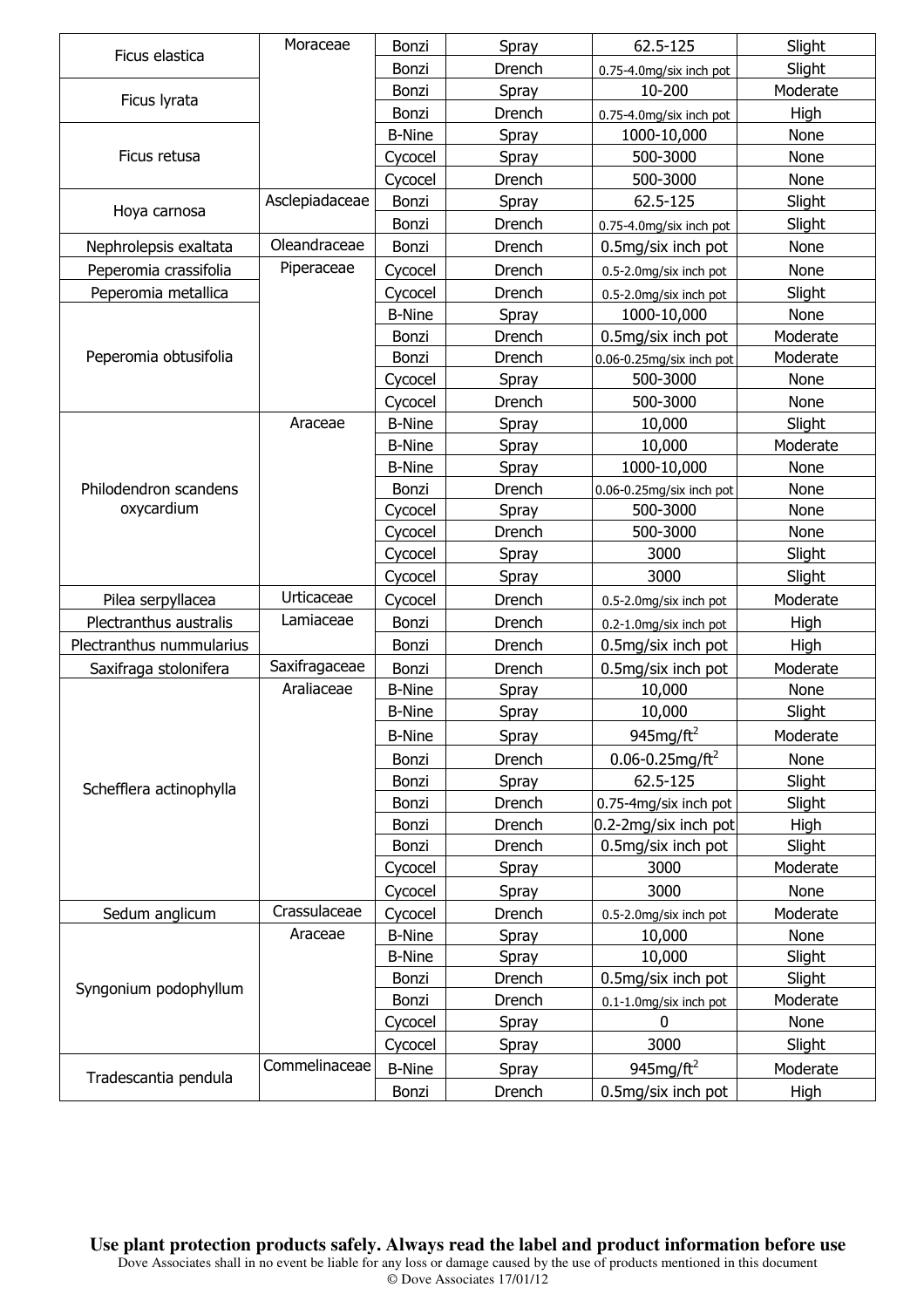## 6. Herbaceous perennials

| <b>Plant name</b>                                         | <b>Product</b>            | Rate (ppm) | No of applications | <b>Comments</b>                                |
|-----------------------------------------------------------|---------------------------|------------|--------------------|------------------------------------------------|
|                                                           | <b>B-Nine</b>             | 5000       | 4                  | Apply 10-14 day intervals                      |
| Achillea x 'Coronation Gold'                              | Cycocel                   | 4000*      | $\mathbf{1}$       |                                                |
|                                                           | Bonzi                     | $30 - 40$  | 1                  |                                                |
| Achillea 'Moonshine'                                      | <b>B-Nine</b>             | 5000*      | 2                  |                                                |
|                                                           | Bonzi                     | < 240      | 1                  | Very sensitive below this rate                 |
| Achillea 'Paprika'                                        | <b>B-Nine</b>             | 5000       | multiple           | Apply 10-14 day intervals. May delay flowering |
|                                                           | B-Nine/Cycocel            | 5000/1500  | 1                  |                                                |
| Achillea 'Summer Pastels'                                 | <b>B-Nine</b>             | 5000       | 4                  | Apply at 10-14 day intervals                   |
|                                                           | Bonzi                     | 120        | $\mathbf{1}$       | Or $>30$ for 4 applications                    |
| Agapanthus                                                | Bonzi                     | >30        | $\mathbf{1}$       | As a drench                                    |
|                                                           | <b>B-Nine</b>             | 5000       |                    | Multiple applications at 10-14 day intervals   |
| Agastache 'Blue Fortune'                                  | B-Nine/Cycocel 5000/1500  |            | 1                  |                                                |
|                                                           | <b>B-Nine</b>             | 5000       | 4                  | Apply at 10-14 day intervals                   |
| Alcea rosea 'Powder Puff Mix and 'Chater's<br>Double Mix' | Bonzi                     | $30 - 50$  | 1                  |                                                |
|                                                           | Bonzi                     | 1.5        | 1                  | As a drench                                    |
| Amsonia                                                   | Bonzi                     | 30         | $\mathbf{1}$       |                                                |
|                                                           | <b>B-Nine</b>             | 5000       |                    | Multiple applications at 10-14 day intervals   |
| Aquilegia x hybrida 'McKana Hybrids'                      | Bonzi                     | 240*       | 1                  |                                                |
| Artemesia                                                 | Bonzi                     | $>30$      | 1                  | As a drench                                    |
|                                                           | <b>B-Nine</b>             | 5000       | $3 - 4$            | Apply at 10-14 day intervals                   |
| Asclepias tuberosa 'Royal Red'                            | Bonzi                     | 30         | 4                  |                                                |
|                                                           | <b>B-Nine</b>             | 5000       | 4                  |                                                |
| Aster x frikartii 'Monch'                                 | Bonzi                     | 240*       | $\mathbf{1}$       |                                                |
|                                                           | Bonzi                     | $30*$      | 4                  |                                                |
| Aster x frikartii 'Monarch'                               | Bonzi                     | $12 - 16$  | 1                  | As a drench                                    |
|                                                           | <b>B-Nine</b>             | 5000       | 4                  |                                                |
| Astilbe x arendsii 'Bressingham Beauty'                   | Bonzi                     | >30        | 4                  |                                                |
|                                                           | Bonzi                     | 30         | 1                  | As a drench                                    |
| Baptisia                                                  | Bonzi                     | 30         | 1                  | As a drench                                    |
|                                                           | <b>B-Nine</b>             | 5000       | 3                  | Apply at 10-14 day intervals                   |
| Barleria cristata                                         | Bonzi                     | $>45$      | 1                  |                                                |
| Boltonia                                                  | Bonzi                     | >30        | 1                  | As a drench                                    |
|                                                           | <b>B-Nine</b>             | 5000*      | 2                  |                                                |
| Buddleja 'Pink Delight'                                   | B-Nine/Cycocel 5000/1500* |            | 1                  |                                                |
|                                                           | <b>B-Nine</b>             | 5000       |                    | Multiple applications at 10-14 day intervals   |
|                                                           | B-Nine/Cycocel 5000/1500* |            | 1                  |                                                |
| Buddleja 'Royal Red'                                      | Bonzi                     | $>40$      | $\mathbf 1$        |                                                |
|                                                           | Bonzi                     | 5          | $\mathbf{1}$       | As a drench                                    |
|                                                           | <b>B-Nine</b>             | 5000       | $2 - 4$            | Apply at 10-14 day intervals                   |
| Campanula carpatica 'Blue Chips'                          | Cycocel                   | < 1500     | 4                  | Very sensitive. Reduce rate or frequency       |
|                                                           | Bonzi                     | $30$       | 4                  | Very sensitive. Reduce rate or frequency       |
|                                                           | <b>B-Nine</b>             | 5000       | 4                  | Apply at 10-14 day intervals                   |
| Campanula persicifolia 'Blue'                             | Bonzi                     | >30        | 4                  |                                                |
|                                                           |                           | 7500*      | 1                  |                                                |
| Canna x generalis 'Florence Vaughan'                      | <b>B-Nine</b><br>Bonzi    | 66         | $\mathbf{1}$       |                                                |
|                                                           |                           | 7500*      | 1                  |                                                |
| Canna x orchiodes                                         | <b>B-Nine</b>             |            |                    |                                                |
|                                                           | Bonzi                     | 66-99      | 1                  |                                                |
| Centaurea montana 'Violet'                                | <b>B-Nine</b>             | 5000       | 4                  |                                                |
|                                                           | Bonzi                     | $>30$      | 4                  |                                                |
| Chelone glabra                                            | <b>B-Nine</b>             | 5000*      | 4                  |                                                |
|                                                           | Bonzi                     | $>30$      | 4                  |                                                |
|                                                           | Bonzi                     | 30         | $\mathbf 1$        | As a drench                                    |

**Use plant protection products safely. Always read the label and product information before use**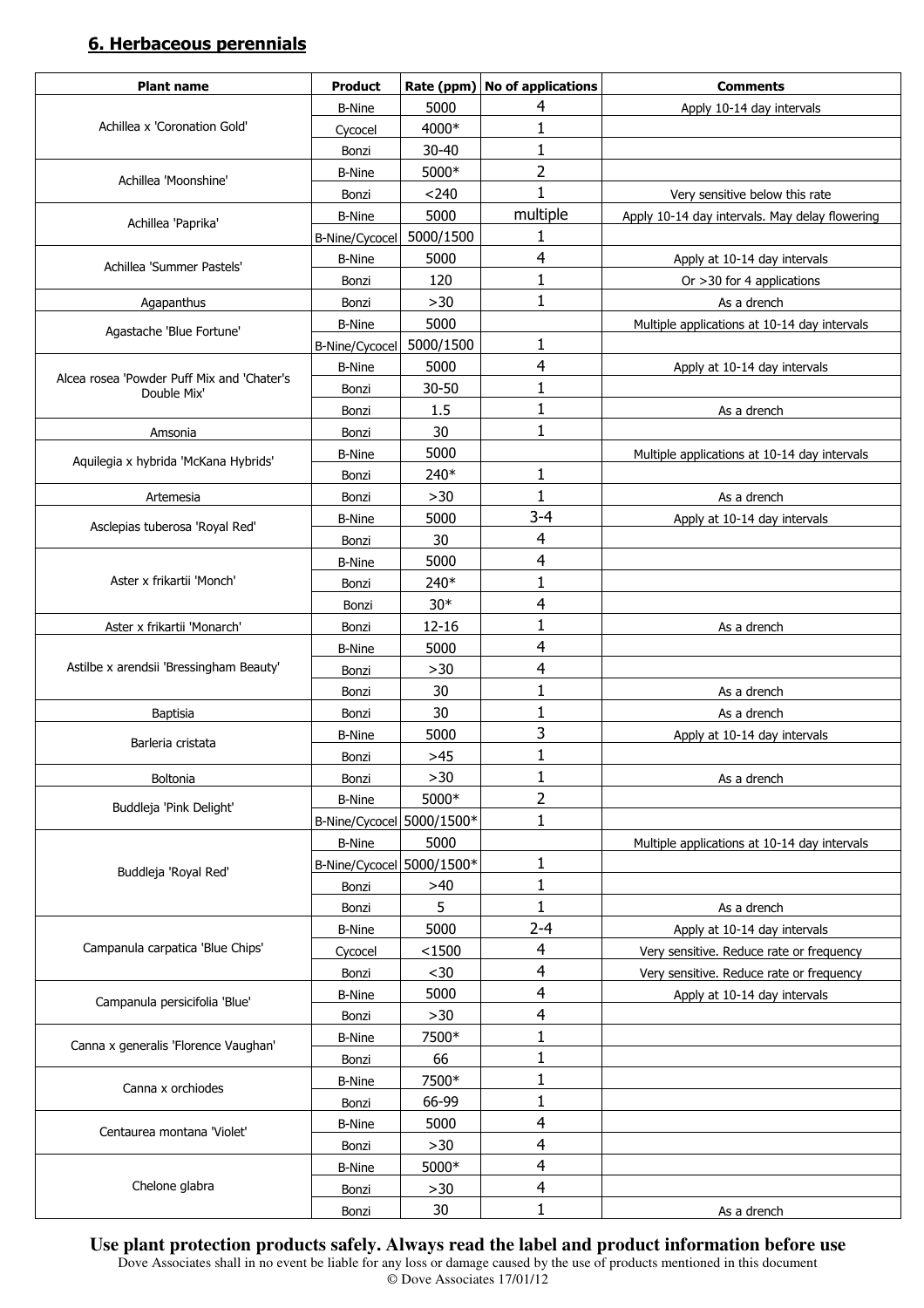| <b>Plant name</b>                             | <b>Product</b>               |            | Rate (ppm) No of applications | <b>Comments</b>                                    |
|-----------------------------------------------|------------------------------|------------|-------------------------------|----------------------------------------------------|
|                                               | <b>B-Nine</b>                | 5000       | 4                             | Apply at 10-14 day intervals                       |
| Chrysanthemum coccineum 'James Kelway'        | Bonzi                        | >30        | 4                             |                                                    |
|                                               | Bonzi                        | $>30$      | 4                             | As a drench                                        |
| Chrysanthemum parthenium                      | Cycocel                      | 750        | $\mathbf{1}$                  |                                                    |
|                                               | Bonzi                        | $<$ 40     | $\mathbf{1}$                  | Very sensitive. Reduce rate or frequency           |
|                                               | <b>B-Nine</b>                | >5000      | 1                             | Apply at 10-14 day intervals                       |
| Coleus 'Solar Storm'                          | B-Nine/Cycocel 2500/1500     |            | 1                             |                                                    |
|                                               | Bonzi                        | >60        | 1                             |                                                    |
|                                               | Bonzi                        | >30        | 1                             | As a drench                                        |
|                                               | <b>B-Nine</b>                | 5000       | 3                             | Apply 10-14 day intervals. May delay flowering     |
|                                               | Cycocel                      | 1500*      | 3                             |                                                    |
| Coreopsis grandiflora 'Sunray' and 'Baby Sun' | B-Nine/Cycocel   > 2500/1500 |            | 1                             |                                                    |
|                                               | Bonzi                        | 80-100     | 1                             |                                                    |
|                                               | Bonzi                        | $5 - 10$   | 1                             | As a drench                                        |
|                                               | B-Nine/Bonzi                 | 2500/20-40 | $\mathbf{1}$                  | May delay flowering                                |
|                                               | <b>B-Nine</b>                | 7500       | 1                             |                                                    |
| Coreopsis rosea                               | Bonzi                        | 100*       | 1                             |                                                    |
|                                               | Bonzi                        | >4         | $\mathbf{1}$                  | As a drench                                        |
|                                               | <b>B-Nine</b>                | 5000       | 2                             | Apply 10-14 day intervals. May delay flowering     |
| Coreopsis verticillata 'Moonbeam'             | Cycocel                      | 1500*      | 4                             |                                                    |
|                                               | Bonzi                        | 160*       | 1                             |                                                    |
| Cortaderia selloana                           | Bonzi                        | 15         | 1                             | As a drench                                        |
| Crocosmia                                     | <b>B-Nine</b>                | 5000*      | 4                             |                                                    |
|                                               | <b>B-Nine</b>                | 5000*      | 3                             |                                                    |
| Delphinium x elatum 'Magic Fountains'         | Cycocel                      | 1500*      | 3                             |                                                    |
|                                               | Bonzi                        | $30$       | 4                             |                                                    |
|                                               | Bonzi                        | $>30$      | $\mathbf{1}$                  | As a drench                                        |
|                                               | <b>B-Nine</b>                | 5000*      | 4                             |                                                    |
| Digitalis purpurea 'Foxy'                     | B-Nine/Cycocel 5000/1500*    |            | $\mathbf{1}$                  |                                                    |
|                                               | Bonzi                        | 80-160     | 1                             |                                                    |
|                                               | Bonzi                        | 02-Apr     | 1                             | As a drench                                        |
| Duranta repens                                | Bonzi                        | >100       | 1                             |                                                    |
|                                               | <b>B-Nine</b>                | 5000       |                               | Multiple applications at 10-14 day intervals       |
| Echinacea purpurea 'Bravado'                  | Cycocel                      | 1500       | 5                             | Discoloured leaves                                 |
|                                               | Bonzi                        | $>30$      | 4                             |                                                    |
|                                               | Bonzi                        | $>30$      | 1                             | As a drench                                        |
|                                               | <b>B-Nine</b>                | 5000*      | 2                             |                                                    |
| Eupatorium coelestinum                        | Bonzi                        | 240*       | 1                             |                                                    |
|                                               | Bonzi                        | $8 - 10$   | $\mathbf{1}$                  | As a drench                                        |
|                                               | <b>B-Nine</b>                | 5000       | 3                             | Apply at 10-14 day intervals                       |
| Gaillardia x grandiflora 'Burgundy'           | B-Nine/Cycocel               | 5000/1500  | 1                             |                                                    |
|                                               | Bonzi                        | >30        | 4                             |                                                    |
| Gaillardia x grandiflora 'Goblin'             | <b>B-Nine</b>                | 5000*      | 2                             |                                                    |
|                                               | Bonzi                        | $160*$     | 1                             |                                                    |
| Gaura lindheimeri 'Corrie's Gold'             | <b>B-Nine</b>                | 5000       | 2                             | Apply at 10-14 day intervals                       |
|                                               | B-Nine/Cycocel               | 5000/1500  | 1                             |                                                    |
|                                               | Bonzi                        | 80         | 1                             |                                                    |
|                                               | <b>B-Nine</b>                | 5000       |                               | Multiple applications at 10-14 day intervals       |
| Gaura lindheimeri 'Siskiyou Pink'             | B-Nine/Cycocel               | 5000/1500  | 1                             |                                                    |
|                                               | Bonzi                        | $>30$      | $\overline{\mathbf{4}}$       |                                                    |
|                                               | Bonzi                        | $>15$      | 1                             | As a drench                                        |
| Gaura lindheimeri 'Whirling Butterflies'      | <b>B-Nine</b>                | 5000       |                               | Multiple applications at 10-14 day intervals       |
|                                               | B-Nine/Cycocel 5000/1500     |            | 1                             | Moderate control. May require further applications |

## **Use plant protection products safely. Always read the label and product information before use**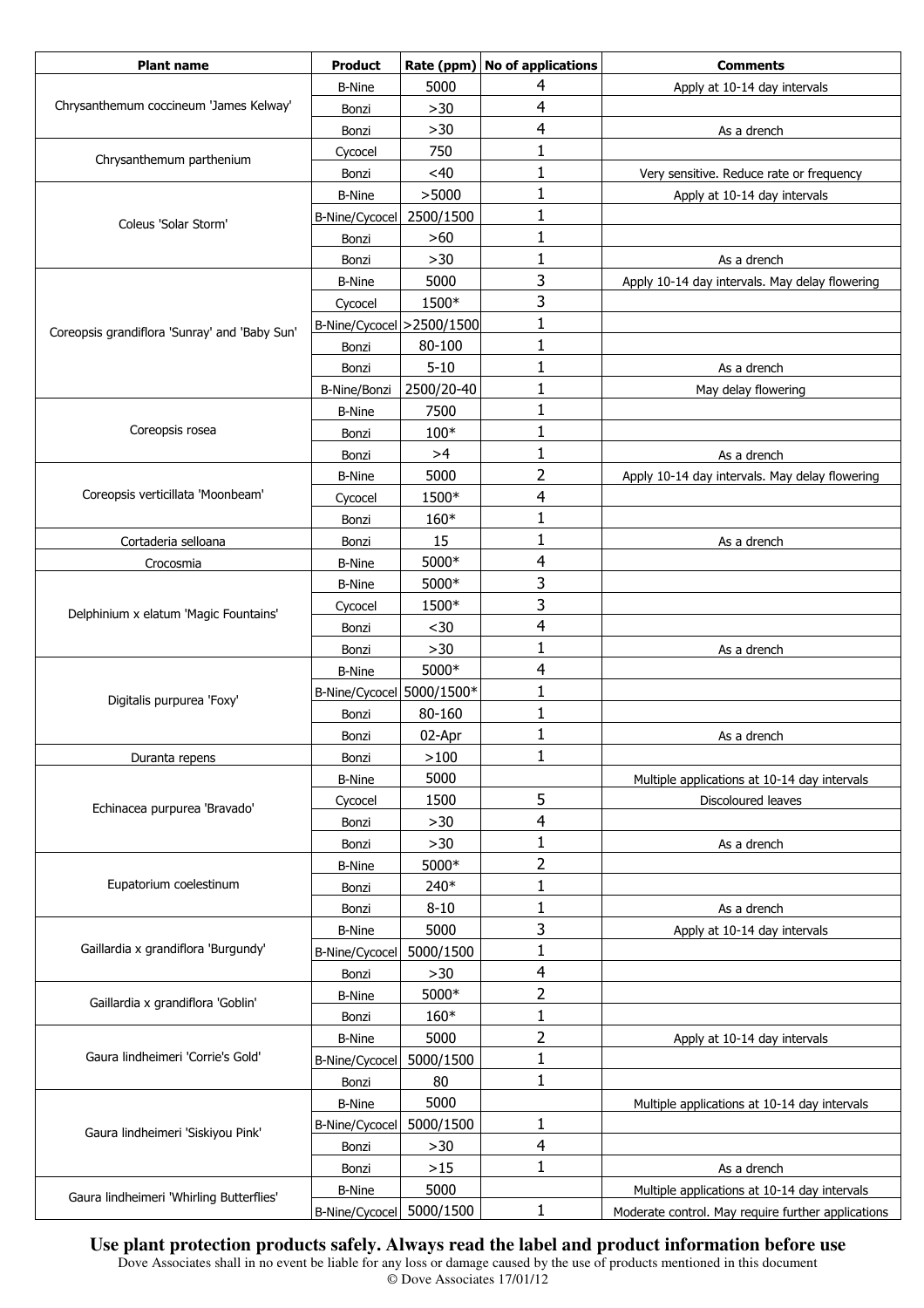| <b>Plant name</b>                           | <b>Product</b>                             | Rate (ppm) | <b>No of applications</b> | <b>Comments</b>                                        |
|---------------------------------------------|--------------------------------------------|------------|---------------------------|--------------------------------------------------------|
|                                             | <b>B-Nine</b>                              | 5000*      | 4                         |                                                        |
| Gypsophila panicluata 'Double Snowflake'    | Bonzi                                      | >30        | 4                         |                                                        |
|                                             | <b>B-Nine</b>                              | 5000       | 4                         | Apply at 10-14 day intervals                           |
| Helenium autumnale                          | Bonzi                                      | $>30$      | 4                         |                                                        |
|                                             | <b>B-Nine</b>                              | < 5000     | 2                         | Very sensitive to B-Nine. Apply at 10-14 day intervals |
|                                             | B-Nine/Cycocel                             | 5000/1500  | 1                         |                                                        |
| Heliopsis helianthoides 'Summer Sun'        | Bonzi                                      | $160*$     | $\mathbf 1$               |                                                        |
|                                             | Bonzi                                      | 30         | 1                         | As a drench                                            |
|                                             | <b>B-Nine</b>                              | 5000       | 3                         | Apply at 10-14 day intervals                           |
| Heliotropium arborescens 'Fragrant Blue'    | B-Nine/Cycocel                             | 5000/1500  | 1                         |                                                        |
|                                             | <b>B-Nine</b>                              | 5000*      | 4                         |                                                        |
| Hemerocallis 'Halls Pink'                   | Bonzi                                      | >30        | 4                         |                                                        |
|                                             | Bonzi                                      | >30        | 1                         | As a drench                                            |
|                                             | <b>B-Nine</b>                              | 5000*      | 4                         |                                                        |
| Heuchera sanguinea 'Bressingham Hybrids'    | Bonzi                                      | $>30$      | 4                         |                                                        |
| Hibiscus moscheutos 'Disco Belle Mixed'     | Cycocel                                    | 1000       | 4                         |                                                        |
|                                             |                                            | 5000*      | 2                         | Multiple applications necessary                        |
| Hypericum calycinum                         | <b>B-Nine</b><br>B-Nine/Cycocel 5000/1500* |            | $\mathbf{1}$              |                                                        |
|                                             |                                            |            |                           |                                                        |
|                                             | Bonzi                                      | 160*       | 1                         |                                                        |
| Iris x germanica                            | Bonzi                                      | >160       | $\mathbf{1}$              |                                                        |
|                                             | Bonzi                                      | >4         | $\mathbf{1}$              | As a drench                                            |
| Jacobinia (pink)                            | Bonzi                                      | $5 - 10$   | 1                         |                                                        |
|                                             | Bonzi                                      | <1         | 1                         | As a drench                                            |
| Jacobinia (red)                             | Bonzi                                      | >200       | $\mathbf 1$               |                                                        |
|                                             | Bonzi                                      | >10        | 1                         | As a drench                                            |
|                                             | <b>B-Nine</b>                              | 5000*      | 2                         |                                                        |
| Kniphofia uvaria 'Bressingham Comet'        | Cycocel                                    | 4000*      | $\mathbf{1}$              |                                                        |
|                                             | B-Nine/Cycocel 5000/1500*                  |            | $\mathbf{1}$              |                                                        |
|                                             | Bonzi                                      | 160*       | 1                         |                                                        |
| Lantana camara 'Confetti'                   | <b>B-Nine</b>                              | 5000       | 3                         | Moderate control. May require further applications     |
|                                             | B-Nine/Cycocel 5000/1500*                  |            | $\mathbf{1}$              |                                                        |
|                                             | <b>B-Nine</b>                              | 5000       | 4                         | Apply at 10-14 day intervals                           |
| Lavandula angustifolia 'Munstead Dwarf'     | Cycocel                                    | 1500*      | 3                         |                                                        |
|                                             | Bonzi                                      | $>30$      | 4                         |                                                        |
| Leucanthemum maximum 'Snow Lady'            | Bonzi                                      | $>40$      | 1                         |                                                        |
|                                             | <b>B-Nine</b>                              | 5000*      | 2                         |                                                        |
| Leucanthemum x superbum 'Alaska'            | Cycocel                                    | 4000*      | 1                         |                                                        |
|                                             | Bonzi                                      | <40        | $\mathbf 1$               |                                                        |
|                                             | <b>B-Nine</b>                              | 5000*      | 2                         |                                                        |
| Leucanthemum x superbum 'Becky'             | Cycocel                                    | 4000*      | 1                         |                                                        |
|                                             | B-Nine/Cycocel 5000/1500*                  |            | 1                         |                                                        |
|                                             | Bonzi                                      | $100*$     | $\mathbf 1$               |                                                        |
| Liatris spicata 'Floristan Violet'          | Bonzi                                      | 160*       | $\mathbf 1$               |                                                        |
|                                             | <b>B-Nine</b>                              | 5000       | 4                         | Apply at 10-14 day intervals                           |
| Linum perenne 'Sapphire'                    | Bonzi                                      | >30        | 4                         |                                                        |
|                                             | <b>B-Nine</b>                              | 5000*      | 2                         |                                                        |
| Lobelia cardinalis                          | B-Nine/Cycocel 5000/4000*                  |            | 1                         |                                                        |
|                                             | Bonzi                                      | $60*$      | $\mathbf 1$               |                                                        |
|                                             | <b>B-Nine</b>                              | 5000       | 4                         | Apply at 10-14 day intervals                           |
| Lobelia x speciosa 'Compliment Scarlet' and | Cycocel                                    | 1500       | 3                         |                                                        |
| 'Queen Victoria'                            | Bonzi                                      | $>30$      | $\mathbf 1$               | Multiple applications necessary                        |
|                                             |                                            |            |                           |                                                        |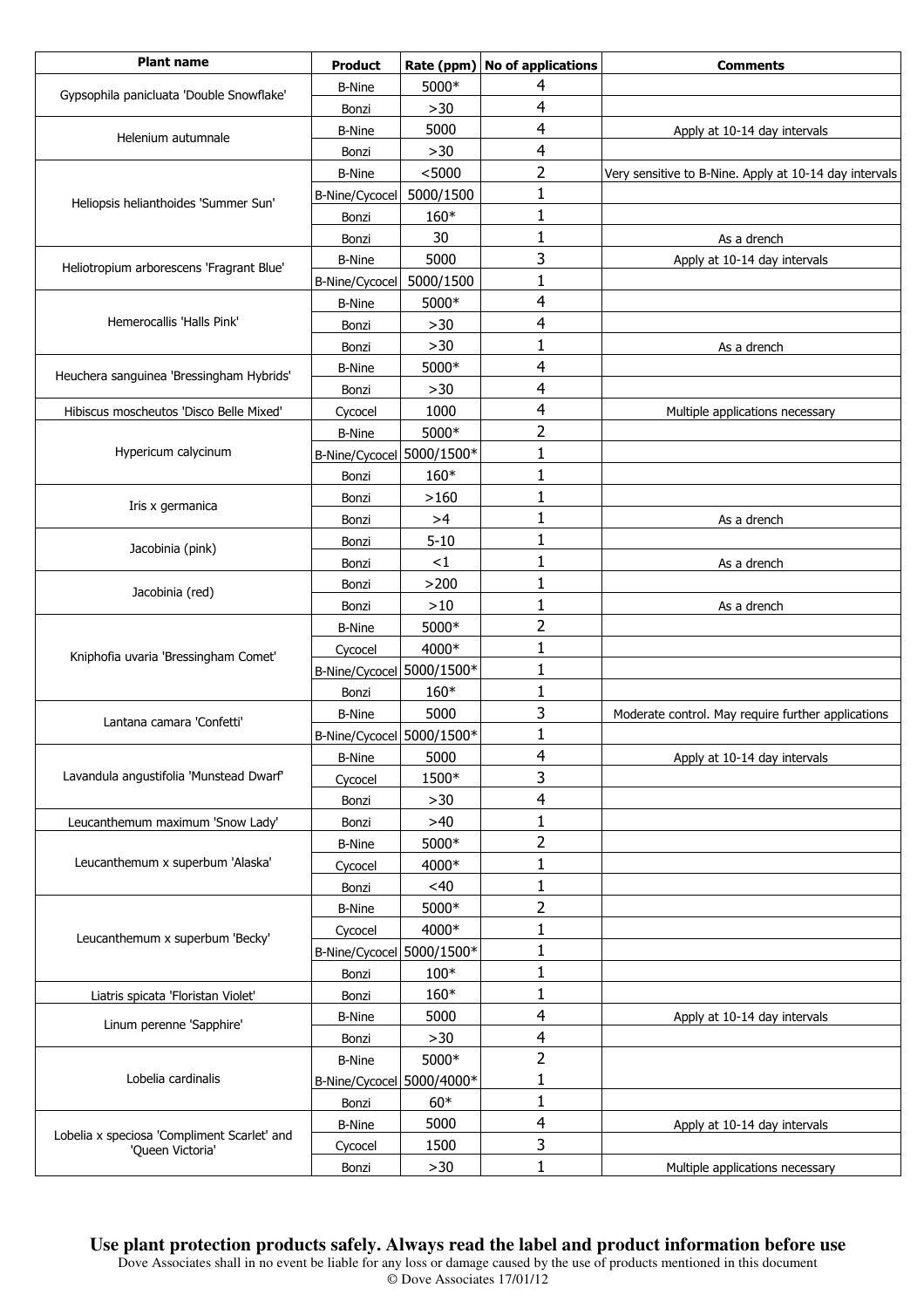| <b>Plant name</b>                                | <b>Product</b>            | Rate (ppm)     | <b>No of applications</b> | <b>Comments</b>                                  |
|--------------------------------------------------|---------------------------|----------------|---------------------------|--------------------------------------------------|
|                                                  | <b>B-Nine</b>             | 5000*          | 2                         |                                                  |
| Malva alcea                                      | Cycocel                   | 750-1500       | 1                         |                                                  |
|                                                  | Bonzi                     | <40            | $\mathbf{1}$              | Extremely sensitive to Bonzi                     |
|                                                  | <b>B-Nine</b>             | 5000*          | $\overline{2}$            |                                                  |
| Monarda didyma 'Blue Stocking'                   | Cycocel                   | 4000*          | $\mathbf{1}$              |                                                  |
|                                                  | Bonzi                     | 160*           | 1                         |                                                  |
|                                                  | <b>B-Nine</b>             | 5000           |                           | Multiple applications at 10-14 day intervals     |
| Monarda didyma 'Marshall's Delight'              | B-Nine/Cycocel            | 5000/1500      | 1                         |                                                  |
|                                                  | Bonzi                     | 60-100         | $\mathbf{1}$              |                                                  |
| Monarda citriodora                               | Bonzi                     | >4             | $\mathbf{1}$              | As a drench                                      |
|                                                  | Bonzi                     | 200            | 1                         |                                                  |
| Pachystachys lutea                               | Bonzi                     | $>1$ but<10    | $\mathbf{1}$              | As a drench                                      |
|                                                  | <b>B-Nine</b>             | 5000           | 3                         | O.I.' >senitive to B-Nine, 'Red' less so         |
| Pentas lanceolata 'Orchid Illusion', 'Lavander', | B-Nine/Cycocel            | 1500/5000      | 1                         |                                                  |
| 'Red'                                            | Bonzi                     | $>45$          | $\mathbf{1}$              |                                                  |
|                                                  | Bonzi                     | $>16$          | $\mathbf{1}$              | As a drench                                      |
|                                                  | <b>B-Nine</b>             | 5000           |                           | Delayed flowering. Apply 10-14 day intervals     |
|                                                  | B-Nine/Cycocel            | 5000/1500      | 1                         |                                                  |
| Perovskia atriplicifolia                         | Bonzi                     | >30            | 4                         |                                                  |
|                                                  | Bonzi                     | $>30$          | $\mathbf{1}$              | As a drench                                      |
| Phlox paniculata 'Bright Eyes'                   | <b>B-Nine</b>             | 5000           |                           | Multiple applications at 10-14 day intervals     |
| Phlox panicluata 'Blue Boy'                      | <b>B-Nine</b>             | 5000*          | 2                         | Apply at 10-14 day intervals                     |
|                                                  | Cycocel                   | 4000*          | 1                         | Multiple applications required                   |
| Phlox paniculata 'Charles Curtis'                | B-Nine/Cycocel 5000/4000* |                | 1                         |                                                  |
|                                                  | Bonzi                     | 160*           | 1                         |                                                  |
|                                                  | <b>B-Nine</b>             | 5000           | 2                         | Moderate control. Apply at 10-14 day intervals   |
| Phlox paniculata 'David'                         | B-Nine/Cycocel 5000/1500* |                | $\mathbf{1}$              |                                                  |
|                                                  | <b>B-Nine</b>             | 5000*          | 2                         |                                                  |
| Phlox paniculata 'Joliet'                        | Bonzi                     | 240*           | $\mathbf{1}$              |                                                  |
|                                                  | <b>B-Nine</b>             | 5000*          | 4                         |                                                  |
| Phlox paniculata 'Eva Cullum'                    | Bonzi                     | $>30$          | $\overline{4}$            |                                                  |
|                                                  | <b>B-Nine</b>             | 5000*          | 4                         |                                                  |
| Physostegia virginiana 'Summer Snow'             | Cycocel                   | 1500*          | 7                         |                                                  |
|                                                  | Bonzi                     | $100*$         | 1                         | plus 30* x 7                                     |
|                                                  | Bonzi                     | $>50$          | $\mathbf{1}$              |                                                  |
| Platycodon grandiflorus 'Fuji White'             | Bonzi                     | >1.5           | 1                         | As a drench                                      |
|                                                  | <b>B-Nine</b>             | >2500          | 1                         | Apply at 10-14 day intervals                     |
|                                                  | B-Nine/Cycocel            | 2500/1500      | $\mathbf{1}$              |                                                  |
| Polemonium caeruleum                             | Bonzi                     | $>15$          | $\mathbf{1}$              |                                                  |
|                                                  | B-Nine/Bonzi              | 2500/15        | $\mathbf{1}$              |                                                  |
|                                                  | <b>B-Nine</b>             | >5000          | 2                         |                                                  |
| Pseuderanthemum lactifolia                       | B-Nine/Cycocel            | 2500/1500      | $\mathbf{1}$              |                                                  |
|                                                  |                           | $>45$          | $\mathbf{1}$              |                                                  |
|                                                  | Bonzi                     |                |                           |                                                  |
| Ratibida                                         | Bonzi                     | $>30$          | 1<br>4                    | As a drench                                      |
|                                                  | <b>B-Nine</b>             | 5000*<br>4000* |                           |                                                  |
| Rudbeckia fulgida var. 'Goldsturm'               | Cycocel                   |                | 1                         |                                                  |
|                                                  | Bonzi                     | >160           | $\mathbf{1}$              | plus $<$ 30 $\times$ 4                           |
|                                                  | Bonzi                     | $>30$          |                           | As a drench                                      |
|                                                  | <b>B-Nine</b>             | 5000           | 2<br>$\mathbf{1}$         | Apply at 10-14 day intervals                     |
| Rudbeckia triloba                                | Cycocel                   | 2000           | $\mathbf{1}$              | No phytotoxicity, multiple applications required |
|                                                  | B-Nine/Cycocel            | 5000/1500      |                           |                                                  |
|                                                  | Bonzi                     | 160            |                           | Multiple applications required                   |

## **Use plant protection products safely. Always read the label and product information before use**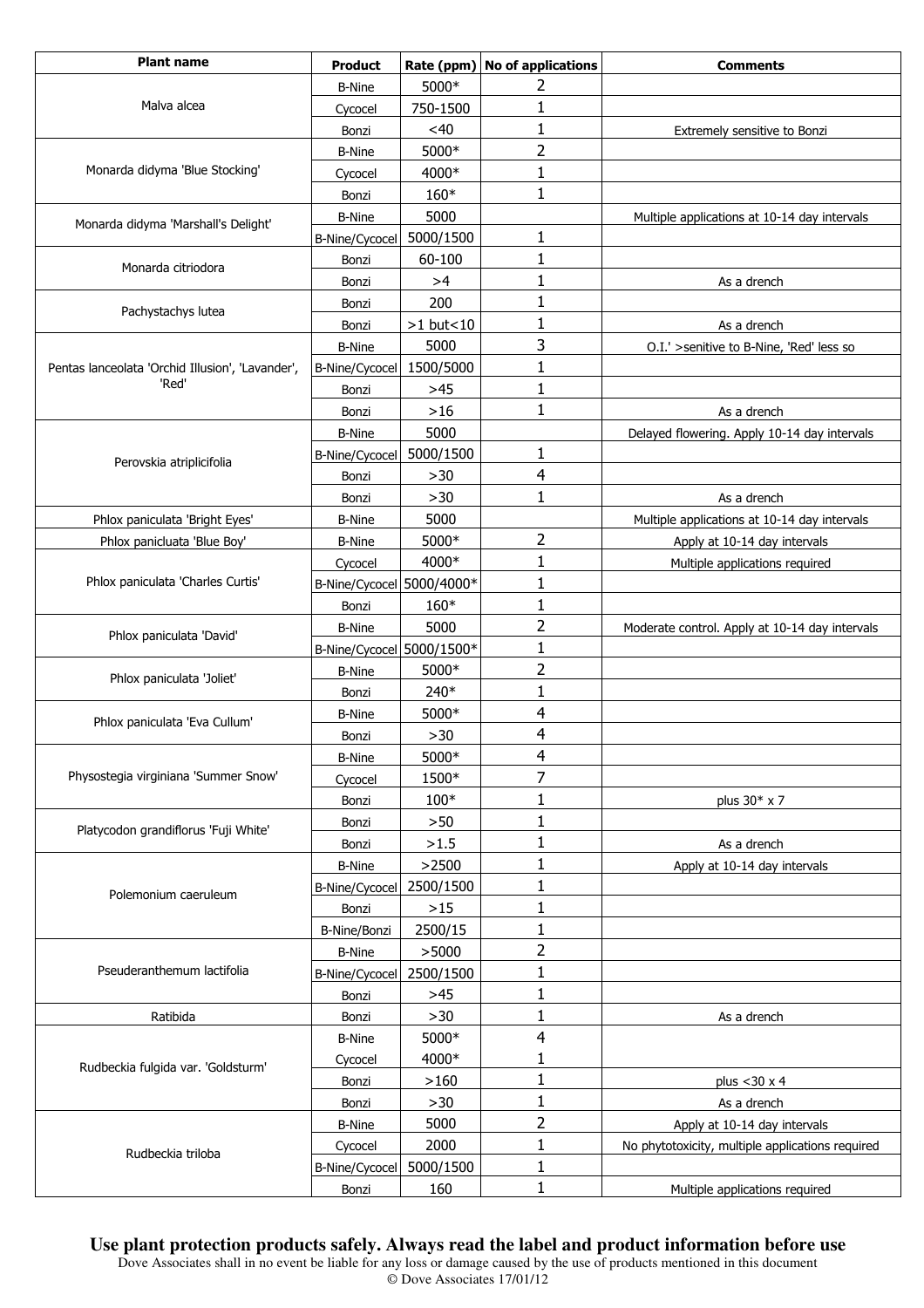| <b>Plant name</b>                     | <b>Product</b>             |           | Rate (ppm) No of applications | <b>Comments</b>                                  |
|---------------------------------------|----------------------------|-----------|-------------------------------|--------------------------------------------------|
|                                       | <b>B-Nine</b>              | 5000      |                               | Multiple applications at 10-14 day intervals     |
| Salvia greggii                        | <b>B-Nine/Cycocel</b>      | 5000/1500 | 1                             |                                                  |
|                                       | Bonzi                      | >6        | $\mathbf 1$                   | As a drench                                      |
|                                       | <b>B-Nine</b>              | 5000      | 3                             | Apply at 10-14 day intervals                     |
| Salvia leucantha                      | Cycocel                    | 2000      | 1                             | No phytotoxicity, multiple applications required |
|                                       | B-Nine/Cycocel             | 5000/1500 | 1                             |                                                  |
|                                       | Bonzi                      | 60        | $\mathbf 1$                   |                                                  |
|                                       | <b>B-Nine</b>              | 5000      | 4                             | Apply at 10-14 day intervals                     |
| Salvia x superba 'Bue Queen'          | Bonzi                      | $>30$     | 4                             |                                                  |
|                                       | Bonzi                      | $>30$     | 1                             | As a drench                                      |
| Saponaria ocymoides                   | Cycocel                    | 4000*     | 1                             |                                                  |
|                                       | Bonzi                      | 160*      | 1                             |                                                  |
| Scabiosa caucasica 'Butterfly Blue'   | <b>B-Nine</b>              | 5000      |                               | Multiple applications at 10-14 day intervals     |
|                                       | B-Nine/Cycocel 5000/1500*  |           | 1                             | Multiple applications may be effective           |
|                                       | <b>B-Nine</b>              | 5000*     | 2                             |                                                  |
| Scabiosa caucasica 'House Hybrids'    | Cycocel                    | 4000*     | 1                             |                                                  |
|                                       | B-Nine/Cycocel 5000/1500*  |           | $\mathbf{1}$                  |                                                  |
|                                       | Bonzi                      | 160*      | $\mathbf{1}$                  |                                                  |
|                                       | <b>B-Nine</b>              | 5000      | 2                             | Moderate control. Apply at 10-14 day intervals   |
|                                       | Cycocel                    | 4000*     | $\mathbf 1$                   |                                                  |
| Sedum 'Autumn Joy'                    | <b>B-Nine/Cycocel</b>      | 5000/1500 | $\mathbf{1}$                  | Moderate control                                 |
|                                       | Bonzi                      | 80        | 1                             |                                                  |
|                                       | B-Nine/Bonzi               | >2500/40  | 1                             |                                                  |
|                                       | <b>B-Nine</b>              | 5000*     | 4                             |                                                  |
| Sedum spurium 'Dragon's Blood'        | Bonzi                      | >30       | 4                             |                                                  |
|                                       | Bonzi                      | 30        | $\mathbf{1}$                  | As a drench                                      |
|                                       | <b>B-Nine</b>              | 5000      |                               | Multiple applications at 10-14 day intervals     |
| Solidago sphacelata 'Golden Fleece'   | Bonzi                      | 80-100    | 1                             |                                                  |
|                                       | Bonzi                      | >30       | 1                             | As a drench                                      |
|                                       | <b>B-Nine</b>              | >2500     | $\mathbf{1}$                  |                                                  |
| x Solidaster luteus 'Tara'            | B-Nine/Cycocel > 2500/1500 |           | 1                             |                                                  |
|                                       | Bonzi                      | >40       | 1                             |                                                  |
|                                       | B-Nine/Bonzi               | >2500/40  | 1                             |                                                  |
| Stokesia laevis 'Klaus Jelitto'       | <b>B-Nine</b>              | 5000      | 2                             | Apply at 10-14 day intervals                     |
|                                       | B-Nine/Cycocel             | 5000/1500 | $\mathbf{1}$                  | Moderate control. Apply at 10-14 day intervals   |
|                                       | <b>B-Nine</b>              | 5000      |                               | Multiple applications at 10-14 day intervals     |
| Stokesia laevis 'Purple Parasols'     | Cycocel                    | 4000*     | 1                             |                                                  |
|                                       | B-Nine/Cycocel             | 5000/2250 | 1                             |                                                  |
|                                       | Bonzi                      | 40-80     | 1                             |                                                  |
|                                       | <b>B-Nine</b>              | 5000      |                               | Multiple applications at 10-14 day intervals     |
| Verbena bonariensis                   | Cycocel                    | 4000*     | 1                             |                                                  |
|                                       | Bonzi                      | 120-160   | 1                             |                                                  |
|                                       | <b>B-Nine</b>              | 5000*     | 2                             |                                                  |
| Verbena canadensis 'Homestead Purple' | <b>B-Nine/Cycocel</b>      | 5000/1500 | 1                             |                                                  |
|                                       | Bonzi                      | >3        | $\mathbf 1$                   | As a drench                                      |
|                                       | <b>B-Nine</b>              | 5000      |                               | Multiple applications at 10-14 day intervals     |
| Veronica alpina 'Goodness Grows'      | B-Nine/Cycocel             | 5000/1500 | 1                             |                                                  |
|                                       | Bonzi                      | < 240     | 1                             |                                                  |
|                                       | <b>B-Nine</b>              | >2500     | 1                             | Apply at 10-14 day intervals                     |
| Veronica peduncularis 'Georgia Blue'  | Bonzi                      | $>15$     | 1                             |                                                  |
|                                       | <b>B-Nine/Bonzi</b>        | 2500/7.5  | 2                             |                                                  |

**Use plant protection products safely. Always read the label and product information before use**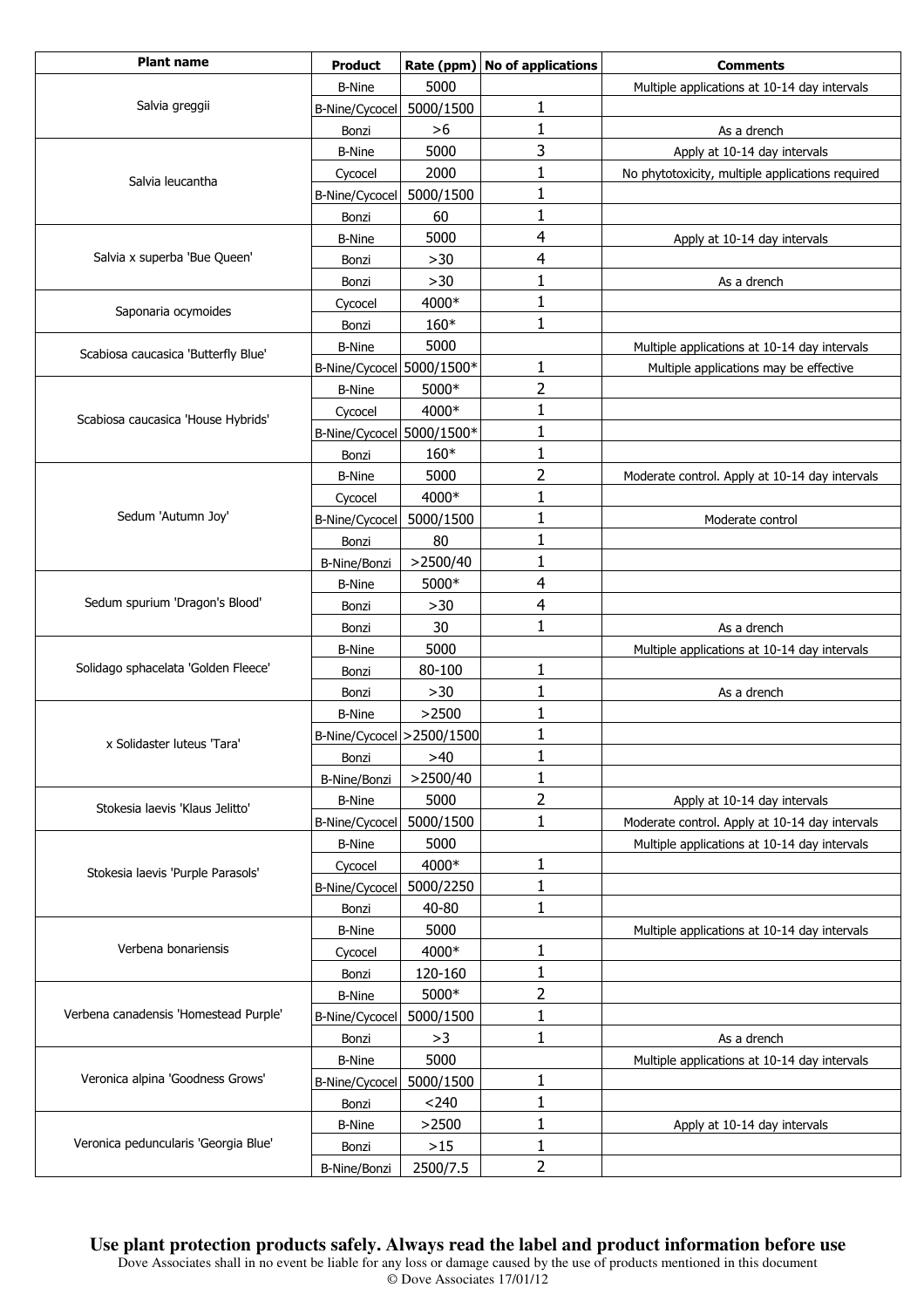| <b>Plant name</b>              | <b>Product</b>        |           | Rate (ppm)   No of applications | <b>Comments</b>                                      |
|--------------------------------|-----------------------|-----------|---------------------------------|------------------------------------------------------|
| Veronica spicata 'Blue'        | B-Nine                | 5000      | 4                               | Apply at 10-14 day intervals                         |
|                                | Bonzi                 | >30       | 4                               |                                                      |
| Veronica spicata 'Red Fox'     | B-Nine                | 5000      |                                 | Multiple applications at 10-14 day intervals         |
|                                | Cycocel               | 4000*     |                                 |                                                      |
|                                | <b>B-Nine/Cycocel</b> | 5000/1500 |                                 |                                                      |
|                                | Bonzi                 | <40       |                                 |                                                      |
| Veronica x 'Sunny Border Blue' | B-Nine                | 5000      |                                 | Apply at 10-14 day intervals                         |
|                                | Cycocel               | 750-1500  |                                 |                                                      |
|                                | B-Nine/Cycocel        | 5000/1500 |                                 |                                                      |
|                                | Bonzi                 | $~<$ 40   |                                 | Very sensitive to Bonzi. Test rates well below 40ppm |
|                                | Bonzi                 | >30       |                                 | As a drench                                          |

 $* =$  not responsive at this rate

Before applying any plant growth regulator, set up a trial area to understand each species response.

**References** 

Barrett et al., (2001), Tips on regulating growth of floriculture crops, OFA Services, Ohio, USA.